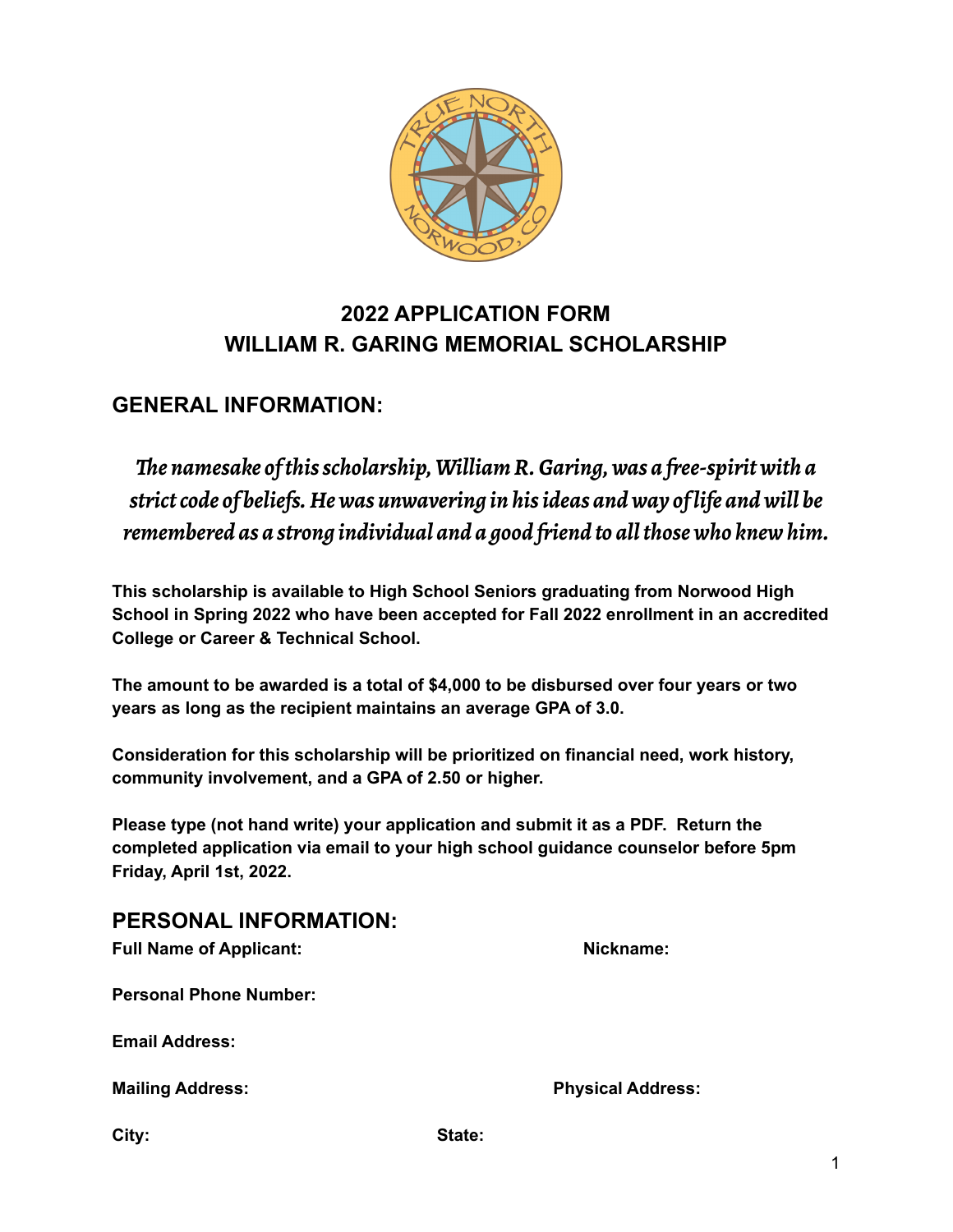**Zip Code:**

**Number of years lived in San Miguel or Montrose County:**

**School you are presently attending:**

**US Citizen?**

**Date of birth:**

| <b>FAMILY INFORMATION:</b><br><b>Mother's Name:</b> |                           |           |
|-----------------------------------------------------|---------------------------|-----------|
| <b>Mailing Address:</b>                             | <b>Physical Address:</b>  |           |
| City:                                               | State:                    | Zip Code: |
| <b>Occupation:</b>                                  | <b>Place of Business:</b> |           |
| <b>Highest grade of education:</b>                  |                           |           |
| Email:                                              |                           |           |
| <b>Father's Name:</b>                               |                           |           |
| <b>Mailing Address:</b>                             | <b>Physical Address:</b>  |           |
| City:                                               | State:                    | Zip Code: |
| <b>Occupation:</b>                                  | <b>Place of Business:</b> |           |
| <b>Highest grade of education:</b>                  |                           |           |

**Email:**

### **HOUSEHOLD INFORMATION:**

**Do you live with both parents? If the answer to the above question is no, with whom do you spend the most time?**

Do you live with another adult in the home that is not a parent, or in addition to one (or, **both) of your parents? Please be specific.**

**Name & Ages of Siblings:**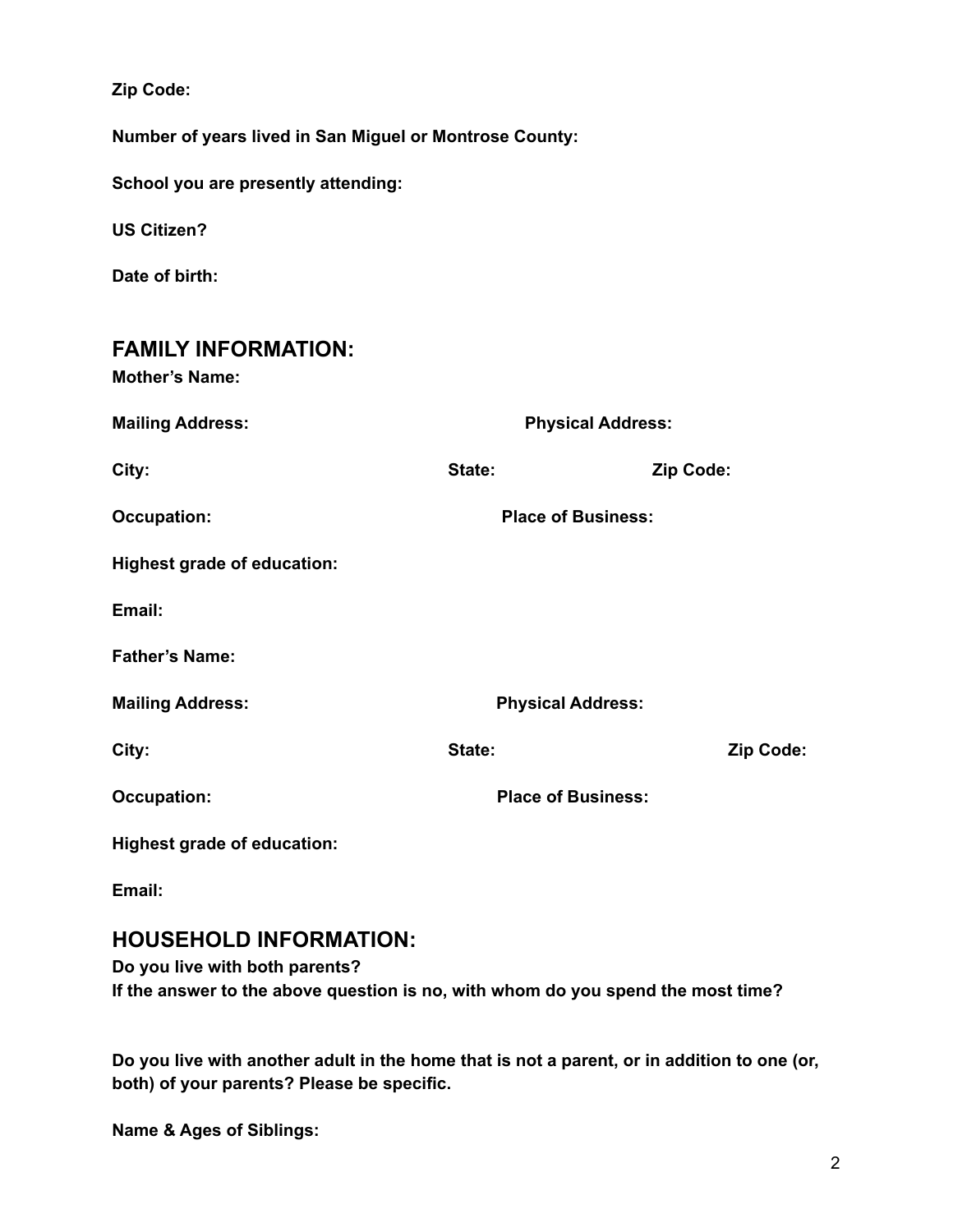**Name: Age: Relationship (brother / sister):**

**Do you have any siblings who have attended or graduated from College?**

#### **FINANCIAL INFORMATION:**

**Did you file the FAFSA (Free Application for Student Aid)?**

**If not, please explain why.**

**What is your Family EFC (Expected Family contribution)?**

**Has there been a major change in your family's financial or job situation since you filed financial information pertaining to 2020?**

**ACADEMIC INFORMATION:** Please be accurate, as this information will be checked by

the scholarship committee. **Ranking in Senior class: \_\_\_\_\_\_\_\_\_ of \_\_\_\_\_\_\_\_\_\_ GPA:**

**Best combined SAT Score: Verbal \_\_\_\_\_ Math \_\_\_\_\_ Writing \_\_\_\_**

**Best ACT Score:**

**List any academic awards, or achievements, you have received through High School. Please give the dates.**

#### **EDUCATION:**

**1. What college or career/technical school are you planning to attend in the Fall of 2022?**

**2. If you have not made your final decision, or are pending acceptance, please list those options.**